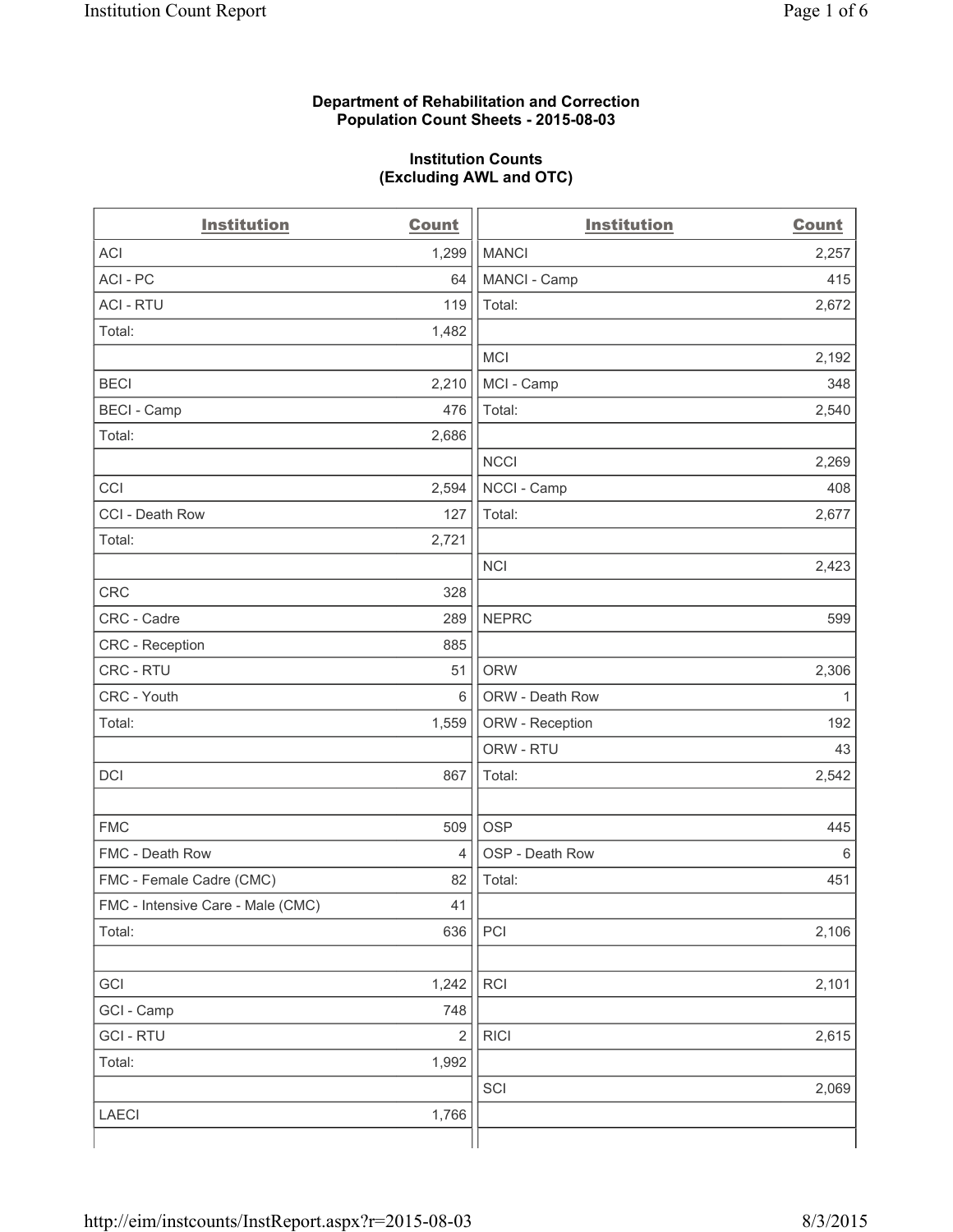|                          |       | <b>SOCF</b>      | 1,217                                |
|--------------------------|-------|------------------|--------------------------------------|
| <b>LECI</b>              | 2,256 | SOCF - RTU       | 52                                   |
| LECI - Camp              | 184   | Total:           | 1,269                                |
| Total:                   | 2,440 |                  |                                      |
|                          |       | <b>TCI</b>       | 1,110                                |
| LOCI                     | 2,291 | TCI - Camp       | 448                                  |
|                          |       | Total:           | 1,558                                |
| <b>LORCI</b>             | 210   |                  |                                      |
| LORCI - Cadre            | 137   | <b>TOCI</b>      | 969                                  |
| <b>LORCI - Reception</b> | 1,000 | <b>TOCI - PC</b> | 108                                  |
| Total:                   | 1,347 | Total:           | 1,077                                |
|                          |       |                  |                                      |
| <b>MACI</b>              | 1,156 | <b>WCI</b>       | 1,293                                |
| MACI - Minimum           | 1,406 | WCI - RTU        | 93                                   |
| Total:                   | 2,562 | Total:           | 1,386                                |
|                          |       |                  |                                      |
|                          |       |                  | <b>FO. 404</b><br>アスキュレ ロス ふうけんどうしょう |

**Total Population: 50,434**

\* The Total Population includes 32 Offenders with Reason Codes 30 & 31. \*\* The Total Population includes 32 Offenders with Reason Code 0A.

# **Male Population by Security Level (Include AWL and Exclude OTC)**

| <b>Security Level</b>  |                   | <b>Body</b> | <b>AWL</b>     | $(-OTC)$ | <b>Total</b> |
|------------------------|-------------------|-------------|----------------|----------|--------------|
| Total Level 5          |                   | 130         | $\overline{2}$ | 2        | 130          |
| Total Level 4          |                   | 1,758       | 13             | 12       | 1,759        |
| Total Level 3          |                   | 11,548      | 121            | 99       | 11,570       |
| Total Level 2          |                   | 17,198      | 290            | 192      | 17,296       |
| <b>Total Level 1</b>   |                   | 15,479      | 147            | 67       | 15,559       |
| <b>Total Death Row</b> |                   | 139         |                |          | 139          |
|                        | <b>Total Male</b> | 46,252      | 574            | 373      | 46,453       |

#### **Female Population by Institution (Include AWL and Exclude OTC)**

| <b>Institution</b>       | <b>Body</b> | <b>AWL</b> | $(-OTC)$ | <b>Total</b> |  |  |
|--------------------------|-------------|------------|----------|--------------|--|--|
| <b>DCI</b>               | 867         | 10         | 3        | 874          |  |  |
| <b>FMC</b>               | 26          |            | 0        | 27           |  |  |
| FMC - Female Cadre (CMC) | 82          |            |          | 82           |  |  |
| <b>NEPRC</b>             | 599         | 23         | 9        | 613          |  |  |
| <b>ORW</b>               | 2,306       | 66         | 28       | 2,344        |  |  |
| <b>ORW - Death Row</b>   |             | 0          | 0        |              |  |  |
| ORW - Reception          | 192         | Ω          | 0        | 192          |  |  |
|                          |             |            |          |              |  |  |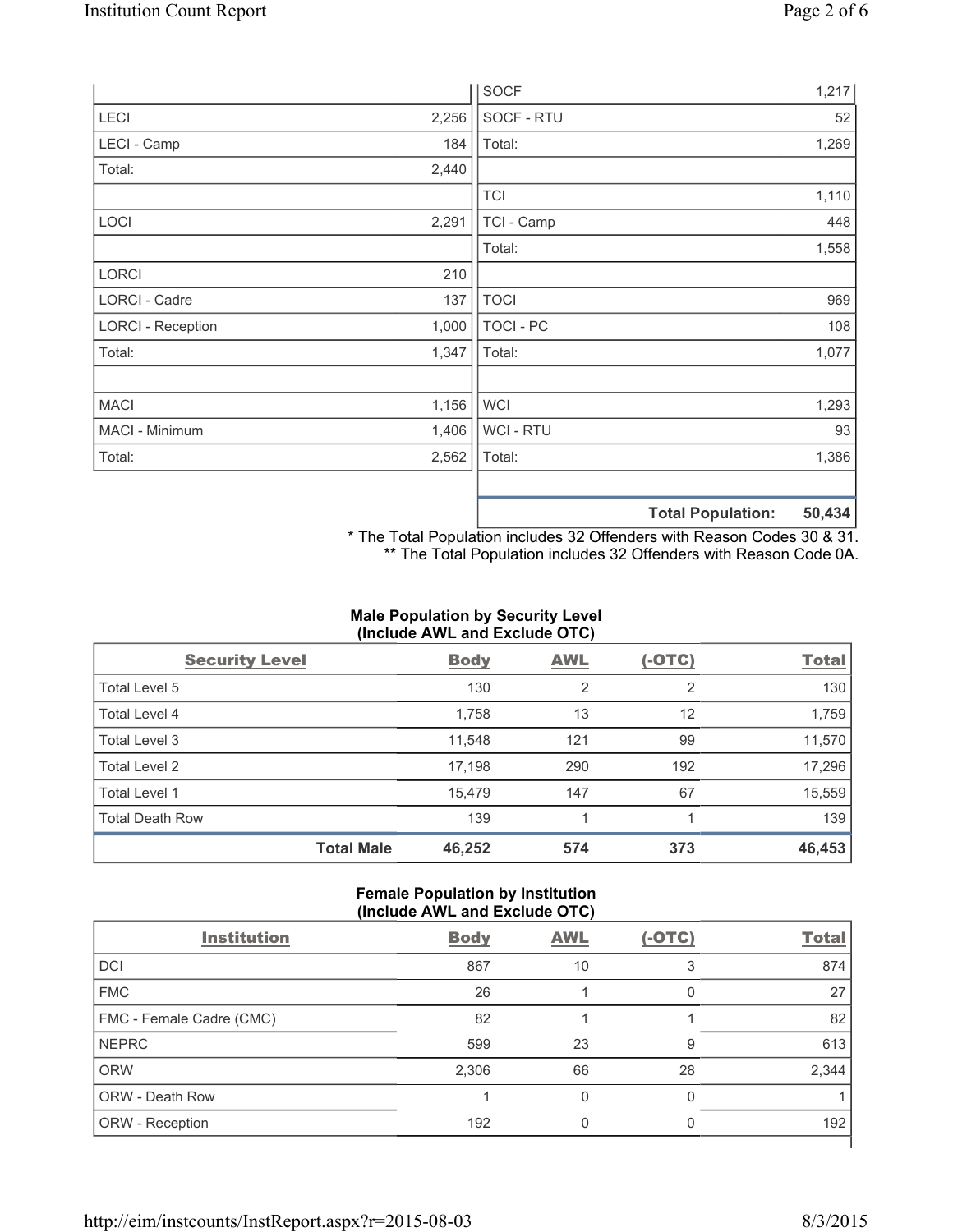| <b>ORW - RTU</b> |                          | 43     |     |     | 43 l   |
|------------------|--------------------------|--------|-----|-----|--------|
|                  | <b>Total Female</b>      | 4.116  | 101 | 41  | 4,176  |
|                  |                          |        |     |     |        |
|                  | <b>Total Population:</b> | 50,368 | 675 | 414 | 50,629 |

# **Male Population by Institution: Security Level 5 (Include AWL and Exclude OTC)**

|            | <b>Institution</b>   | <b>Body</b> | <b>AWL</b> | $(-OTC)$ | <b>Total</b> |
|------------|----------------------|-------------|------------|----------|--------------|
| <b>NCI</b> |                      |             |            |          |              |
| <b>OSP</b> |                      | 129         |            |          | 129          |
|            | <b>Total Level 5</b> | 130         |            |          | 130          |

# **Male Population by Institution: Security Level 4 (Include AWL and Exclude OTC)**

| <b>Institution</b>       |                      | <b>Body</b>               | <b>AWL</b>          | $(-OTC)$            | <b>Total</b>   |
|--------------------------|----------------------|---------------------------|---------------------|---------------------|----------------|
| <b>BECI</b>              |                      | $\ensuremath{\mathsf{3}}$ | 0                   | $\boldsymbol{0}$    | 3              |
| CRC                      |                      | $\overline{7}$            | 0                   | $\boldsymbol{0}$    | 7              |
| CRC - Cadre              |                      | 1                         | 0                   | $\mathbf 0$         | 1              |
| CRC - Reception          |                      | 1                         | $\mathsf{O}\xspace$ | $\mathsf{O}\xspace$ | 1              |
| LECI                     |                      | $6\phantom{1}$            | $\mathbf 0$         | $\boldsymbol{0}$    | $\,6\,$        |
| LORCI                    |                      | $10$                      | $\mathsf{O}\xspace$ | $\mathsf{O}\xspace$ | $10$           |
| <b>LORCI - Reception</b> |                      | $10$                      | $\mathsf{O}\xspace$ | $\mathsf{O}\xspace$ | $10$           |
| <b>MANCI</b>             |                      | $6\,$                     | $\mathsf{O}\xspace$ | $\mathsf 0$         | $\,6\,$        |
| <b>NCI</b>               |                      | $\overline{4}$            | $\mathsf{O}\xspace$ | 0                   | $\overline{4}$ |
| <b>OSP</b>               |                      | 309                       | 1                   |                     | 309            |
| <b>RCI</b>               |                      | 14                        | $\mathbf 0$         | $\boldsymbol{0}$    | 14             |
| <b>SOCF</b>              |                      | 1,071                     | 12                  | 11                  | 1,072          |
| SOCF - RTU               |                      | 49                        | $\mathbf 0$         | $\mathbf 0$         | 49             |
| <b>TCI</b>               |                      | 8                         | $\mathbf 0$         | $\mathbf 0$         | 8              |
| <b>TOCI</b>              |                      | 195                       | $\mathbf 0$         | $\mathbf 0$         | 195            |
| TOCI - PC                |                      | 44                        | 0                   | $\mathsf{0}$        | 44             |
| <b>WCI</b>               |                      | 20                        | $\mathbf 0$         | 0                   | 20             |
|                          | <b>Total Level 4</b> | 1,758                     | 13                  | 12                  | 1,759          |

#### **Male Population by Institution: Security Level 3 (Include AWL and Exclude OTC)**

| <b>Institution</b> | <b>Body</b> | <b>AWL</b> | $(-OTC)$ | <b>Total</b> |
|--------------------|-------------|------------|----------|--------------|
| ACI                | 18          |            |          | 18           |
| <b>BECI</b>        |             |            |          |              |
|                    |             |            |          |              |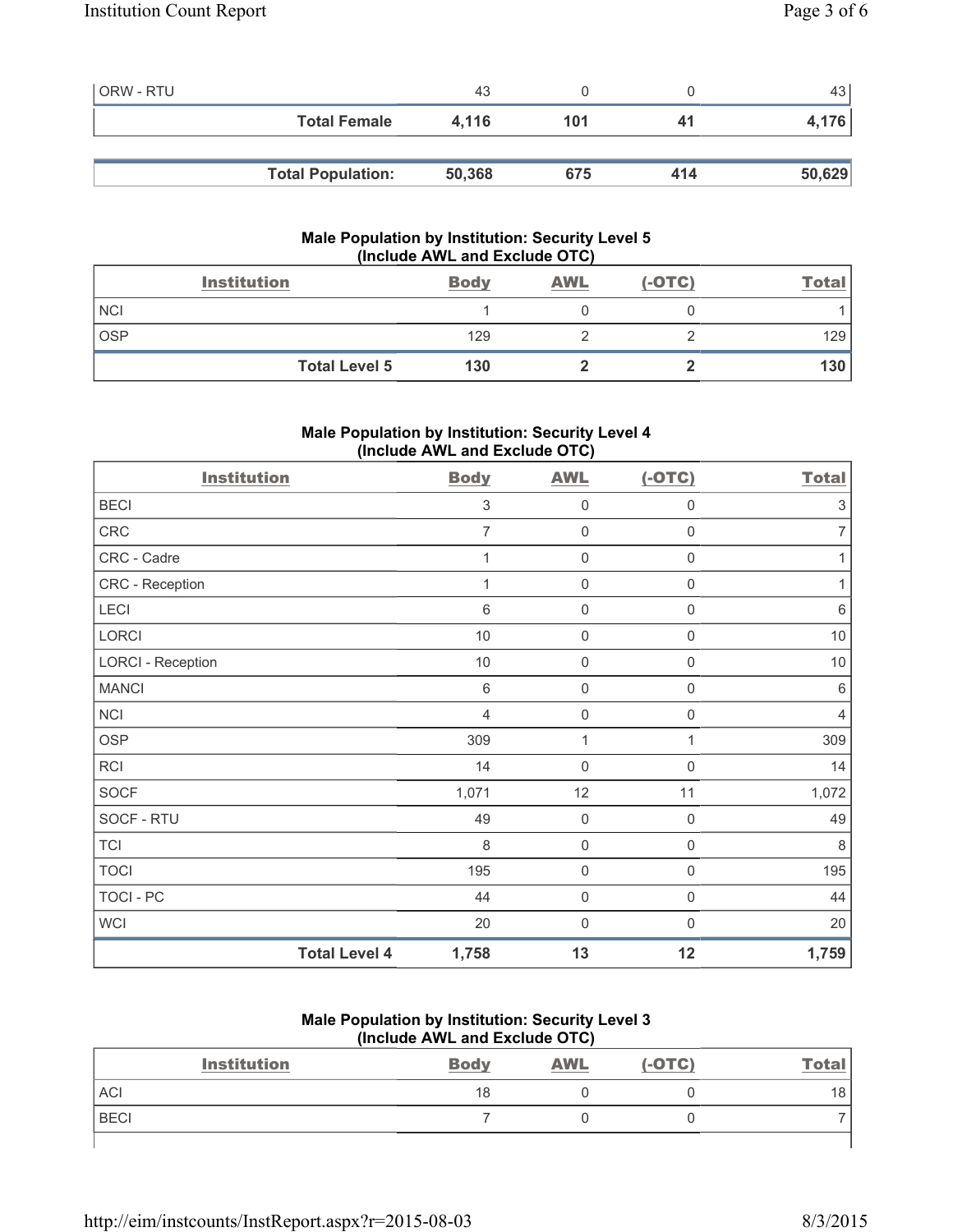| CCI                               | $\sqrt{2}$     | $\mathsf 0$         | $\mathsf{O}\xspace$ | $\overline{c}$ |
|-----------------------------------|----------------|---------------------|---------------------|----------------|
| <b>CRC</b>                        | 107            | 3                   | 3                   | 107            |
| CRC - Cadre                       | 193            | 0                   | $\mathsf{O}\xspace$ | 193            |
| CRC - Reception                   | 509            | 12                  | 8                   | 513            |
| CRC - RTU                         | 26             | $\mathsf 0$         | $\mathsf{O}\xspace$ | 26             |
| CRC - Youth                       | $\overline{4}$ | $\mathsf{O}\xspace$ | $\mathsf{O}\xspace$ | $\overline{4}$ |
| <b>FMC</b>                        | $\sqrt{5}$     | 0                   | $\mathsf{O}\xspace$ | 5              |
| FMC - Intensive Care - Male (CMC) | 6              | 0                   | 0                   | 6              |
| LAECI                             | 10             | $\mathsf{O}\xspace$ | $\mathsf{O}\xspace$ | 10             |
| LECI                              | 2,208          | 20                  | 19                  | 2,209          |
| LOCI                              | $\overline{2}$ | $\mathbf{1}$        | $\mathbf{1}$        | $\overline{2}$ |
| LORCI                             | 92             | 26                  | 25                  | 93             |
| LORCI - Cadre                     | 110            | $\mathsf{O}\xspace$ | $\mathsf{O}\xspace$ | 110            |
| <b>LORCI - Reception</b>          | 687            | $\sqrt{2}$          | $\mathsf{0}$        | 689            |
| <b>MANCI</b>                      | 2,221          | 19                  | 14                  | 2,226          |
| <b>MCI</b>                        | 9              | $\mathsf{O}\xspace$ | $\mathsf{O}\xspace$ | 9              |
| <b>NCCI</b>                       | 24             | $\mathsf{O}\xspace$ | $\mathsf 0$         | 24             |
| NCI                               | 21             | 0                   | $\mathsf 0$         | 21             |
| PCI                               | 42             | 4                   | $\mathsf{0}$        | 46             |
| <b>RCI</b>                        | 1,913          | 15                  | 13                  | 1,915          |
| <b>RICI</b>                       | 26             | $\mathsf{O}\xspace$ | $\mathsf{O}\xspace$ | 26             |
| SCI                               | $9\,$          | $\mathsf 0$         | $\mathsf 0$         | $9\,$          |
| SOCF                              | 145            | $\mathbf 1$         | $\mathbf{1}$        | 145            |
| SOCF - RTU                        | $\mathbf{3}$   | $\mathsf{O}\xspace$ | $\mathsf{O}\xspace$ | $\mathfrak{S}$ |
| <b>TCI</b>                        | 1,029          | $\overline{7}$      | $\,6\,$             | 1,030          |
| TCI - Camp                        | $\mathbf{1}$   | $\mathsf 0$         | $\mathsf 0$         |                |
| <b>TOCI</b>                       | 730            | $\mathbf 2$         | $\mathbf{1}$        | 731            |
| <b>TOCI - PC</b>                  | 64             | $\mathsf{O}\xspace$ | $\mathsf 0$         | 64             |
| <b>WCI</b>                        | 1,236          | $\hbox{9}$          | $\,8\,$             | 1,237          |
| WCI - RTU                         | 89             | $\mathsf{O}\xspace$ | $\mathsf 0$         | 89             |
| <b>Total Level 3</b>              | 11,548         | 121                 | 99                  | 11,570         |

# **Male Population by Institution: Security Level 2 (Include AWL and Exclude OTC)**

| <b>Institution</b> | <b>Body</b> | <b>AWL</b> | $(-OTC)$ | <b>Total</b> |
|--------------------|-------------|------------|----------|--------------|
| <b>ACI</b>         | 604         | 8          | 5        | 607          |
| ACI-PC             | 64          |            | 0        | 64           |
| <b>ACI - RTU</b>   | 76          |            | 0        | 76           |
| <b>BECI</b>        | 1,429       | 28         | 15       | 1,442        |
| CCI                | 1,737       | 14         | 11       | 1,740        |
|                    |             |            |          |              |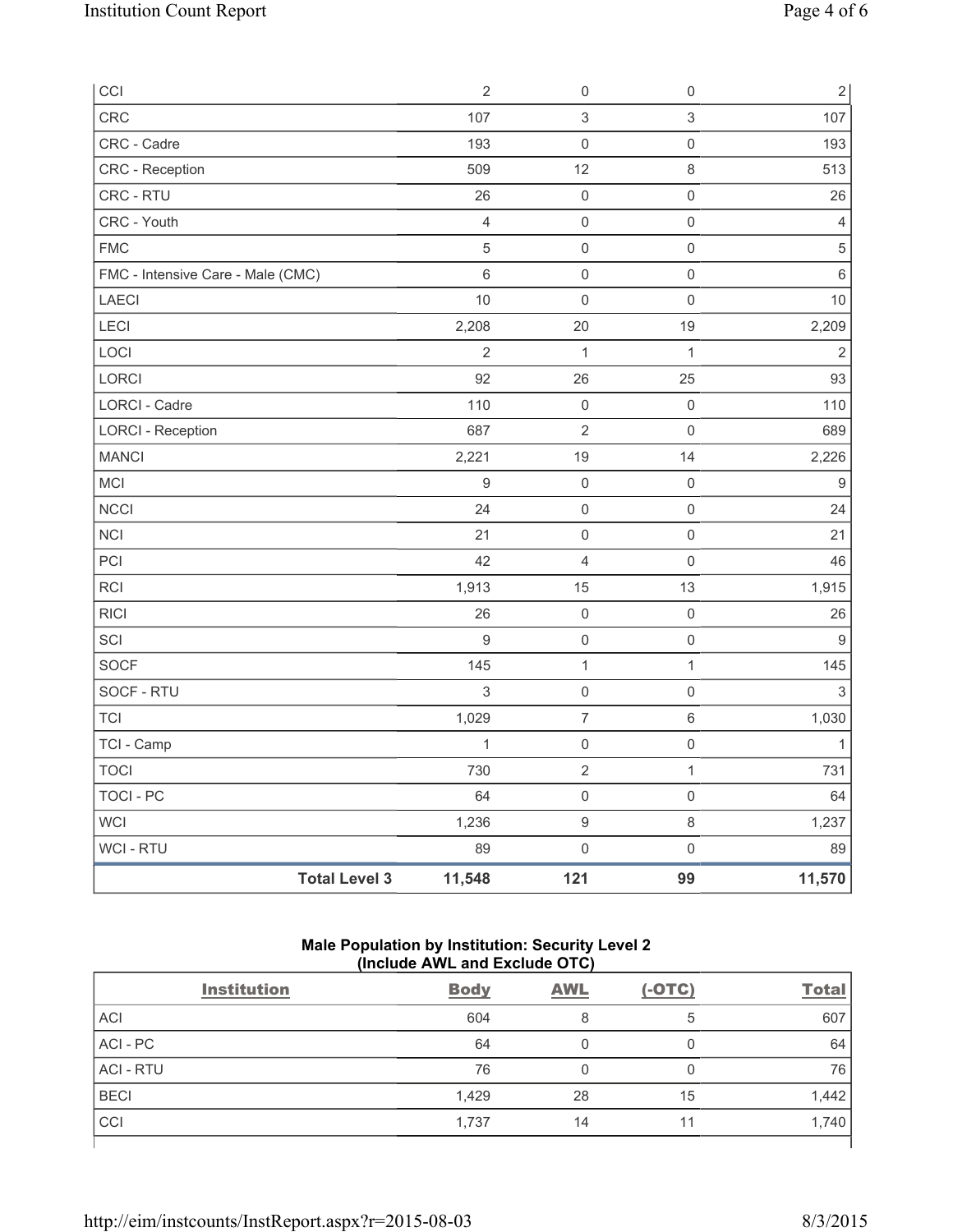| CRC                               |                      | 111            | $\ensuremath{\mathsf{3}}$ | $\sqrt{2}$          | 112                       |
|-----------------------------------|----------------------|----------------|---------------------------|---------------------|---------------------------|
| CRC - Cadre                       |                      | 91             | $\mathsf{O}\xspace$       | $\mathsf{O}\xspace$ | 91                        |
| <b>CRC</b> - Reception            |                      | 203            | $\ensuremath{\mathsf{3}}$ | $\mathsf 3$         | 203                       |
| CRC - RTU                         |                      | 21             | $\mathsf 0$               | $\mathsf{O}\xspace$ | 21                        |
| CRC - Youth                       |                      | $\sqrt{2}$     | $\mathbf{1}$              | $\mathbf{1}$        | $\sqrt{2}$                |
| <b>FMC</b>                        |                      | $6\phantom{1}$ | $\mathsf{O}\xspace$       | 0                   | $\,6\,$                   |
| FMC - Intensive Care - Male (CMC) |                      | 20             | $\mathsf{O}\xspace$       | $\mathsf{O}\xspace$ | 20                        |
| GCI                               |                      | 821            | $\,6\,$                   | 4                   | 823                       |
| GCI - Camp                        |                      | 1              | $\mathsf{O}\xspace$       | $\mathsf{O}\xspace$ | 1                         |
| <b>GCI - RTU</b>                  |                      | 1              | $\mathbf 0$               | $\mathsf{O}\xspace$ | 1                         |
| LAECI                             |                      | 1,070          | 27                        | 18                  | 1,079                     |
| LECI                              |                      | 29             | $\mathsf 0$               | $\mathsf 0$         | 29                        |
| LOCI                              |                      | 1,121          | 14                        | 12                  | 1,123                     |
| <b>LORCI</b>                      |                      | 80             | 21                        | 19                  | 82                        |
| <b>LORCI - Cadre</b>              |                      | 26             | $\mathsf{O}\xspace$       | $\mathsf 0$         | 26                        |
| <b>LORCI - Reception</b>          |                      | 195            | $\ensuremath{\mathsf{3}}$ | $\mathbf{1}$        | 197                       |
| <b>MACI</b>                       |                      | 1,156          | $\,$ 5 $\,$               | $\overline{4}$      | 1,157                     |
| <b>MANCI</b>                      |                      | 24             | $\mathsf 0$               | 0                   | 24                        |
| <b>MCI</b>                        |                      | 1,688          | 19                        | 13                  | 1,694                     |
| MCI - Camp                        |                      | 1              | $\mathsf{O}\xspace$       | $\mathsf 0$         | 1                         |
| <b>NCCI</b>                       |                      | 1,578          | 29                        | 16                  | 1,591                     |
| NCCI - Camp                       |                      | 13             | $\mathsf{O}\xspace$       | $\mathsf{O}\xspace$ | 13                        |
| NCI                               |                      | 1,601          | 41                        | 37                  | 1,605                     |
| PCI                               |                      | 761            | 17                        | $\sqrt{2}$          | 776                       |
| <b>RCI</b>                        |                      | 174            | $\sqrt{2}$                | $\sqrt{2}$          | 174                       |
| <b>RICI</b>                       |                      | 1,449          | 31                        | 14                  | 1,466                     |
| SCI                               |                      | 936            | 18                        | 13                  | 941                       |
| <b>TCI</b>                        |                      | 26             | $\mathsf{O}\xspace$       | $\mathsf 0$         | 26                        |
| <b>TOCI</b>                       |                      | 44             | $\mathsf{O}\xspace$       | $\mathsf{O}\xspace$ | 44                        |
| <b>WCI</b>                        |                      | 36             | $\mathsf{O}\xspace$       | $\mathsf{O}\xspace$ | 36                        |
| <b>WCI - RTU</b>                  |                      | $\mathsf 3$    | $\mathsf{O}\xspace$       | $\mathsf{O}\xspace$ | $\ensuremath{\mathsf{3}}$ |
|                                   | <b>Total Level 2</b> | 17,198         | 290                       | 192                 | 17,296                    |

# **Male Population by Institution: Security Level 1 (Include AWL and Exclude OTC)**

| <b>Institution</b> | <b>Body</b> | <b>AWL</b> | $(-OTC)$ | <b>Total</b> |
|--------------------|-------------|------------|----------|--------------|
| <b>ACI</b>         | 677         | u          |          | 679          |
| <b>ACI - RTU</b>   | 43          |            |          | 43           |
| <b>BECI</b>        | 771         | 13         | b        | 779          |
| <b>BECI</b> - Camp | 476         |            |          | 476          |
|                    |             |            |          |              |